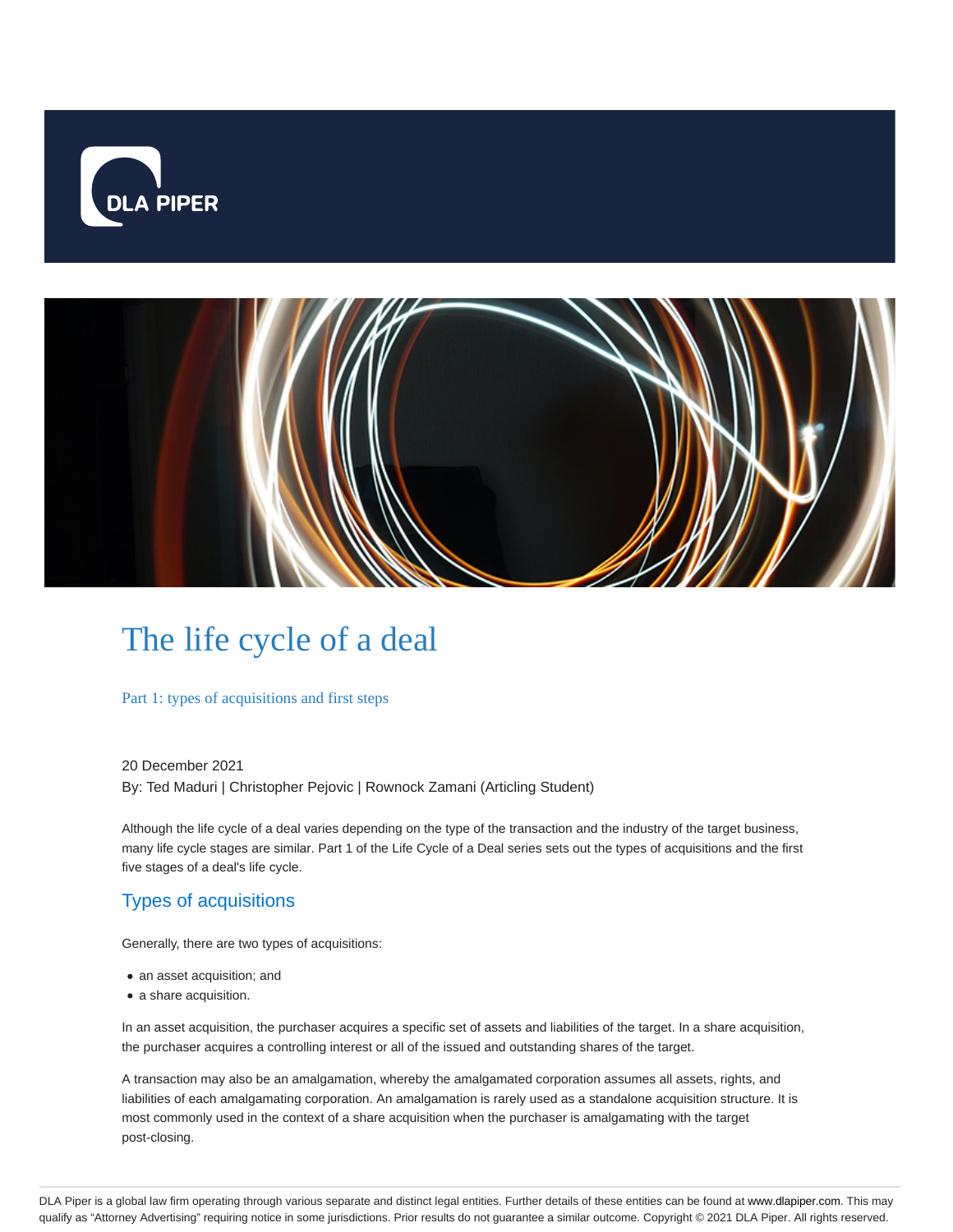There is greater flexibility in an asset acquisition as the buyer has control over which assets/liabilities are being acquired. In line with this, there is reduced risk. In a share acquisition, the buyer acquires the whole business. For various reasons, a vendor prefers a share acquisition, while a purchaser prefers an asset acquisition.

## Stage 1: A vendor should examine their goals and their business

Selling a business is like selling a house: it should have a "curb appeal". To attain that "curb appeal", the vendor must first examine its business and the specific goals it is trying to achieve with the transaction. Following are some of the questions a vendor should ask when examining their goals.

#### What do you want to do and when?

Objectives usually include a combination of business, personal and tax considerations. Preparing for and executing a sale may take up to 12 months. The actual sale process, including negotiating with the preferred buyer and closing the deal, often takes up to half of that time.

#### What is your business worth?

Typically, different industries have different valuation multiples or conventions. The management team and other key employees, intellectual property, goodwill, customer lists, and earning capacity are likely considered the most valuable assets of the target. However, buyers may value these core assets differently: a financial buyer may value the current management team more than an industry buyer with its own management team in play already.

#### Whose help do I need?

The vendor will need to engage lawyers and accountants with transaction experience. M&A advisors can help identify prospective buyers and market the vendor's business to them.

For more information, please see: Getting your business ready to sell.

## Stage 2: A vendor must prepare their business for sale

When a buyer is preparing to purchase a business, they perform a version of a home inspection. To prepare for this "home inspection", the vendor must conduct vendor-side due diligence.

- General corporate documents: The vendor should have their lawyer review the minute books and all extra-provincial registrations.
- Accounting records, taxes and financial statements: The accountant should confirm that all financial and accounting records are complete, accurate and up to date.
- Material agreements: Buyers will want to see copies of all of the material agreements into which the company has entered. Material agreements should also be reviewed for any change of control provisions (if you intend to sell the shares in your company) or assignment provisions (if you plan to sell just the assets).
- Intellectual property: The vendor should confirm that all trademarks, patents, copyrights and business names are duly registered and protected. If the vendor has any IP developed by contractors or if the business uses any improperly obtained software, they must confirm that they have the proper assignments from their contractors and obtain legitimate software copies.
- Labor and employment/human resources: A critical question is whether the existing employees will be retained. If employees are not being retained, it must be determined who will be responsible for notice and severance.
- Real property: If the vendor own real property, the vendor must deliver a clean title to the real property they are selling.
- Licences and permits: Depending on the business, a vendor must review what licenses and permits are needed to operate their business and whether they are in good standing.
- Disputes and litigation: If the business is involved in litigation, a potential buyer will want to know the amount of the claim(s) and the likely outcome of the lawsuit(s).
- Other: The vendor should remove all stale liens and update/populate the data room with all relevant documents for the buyer to review.

For more information, please see: Seller due diligence: Are you ready for buyer' questions?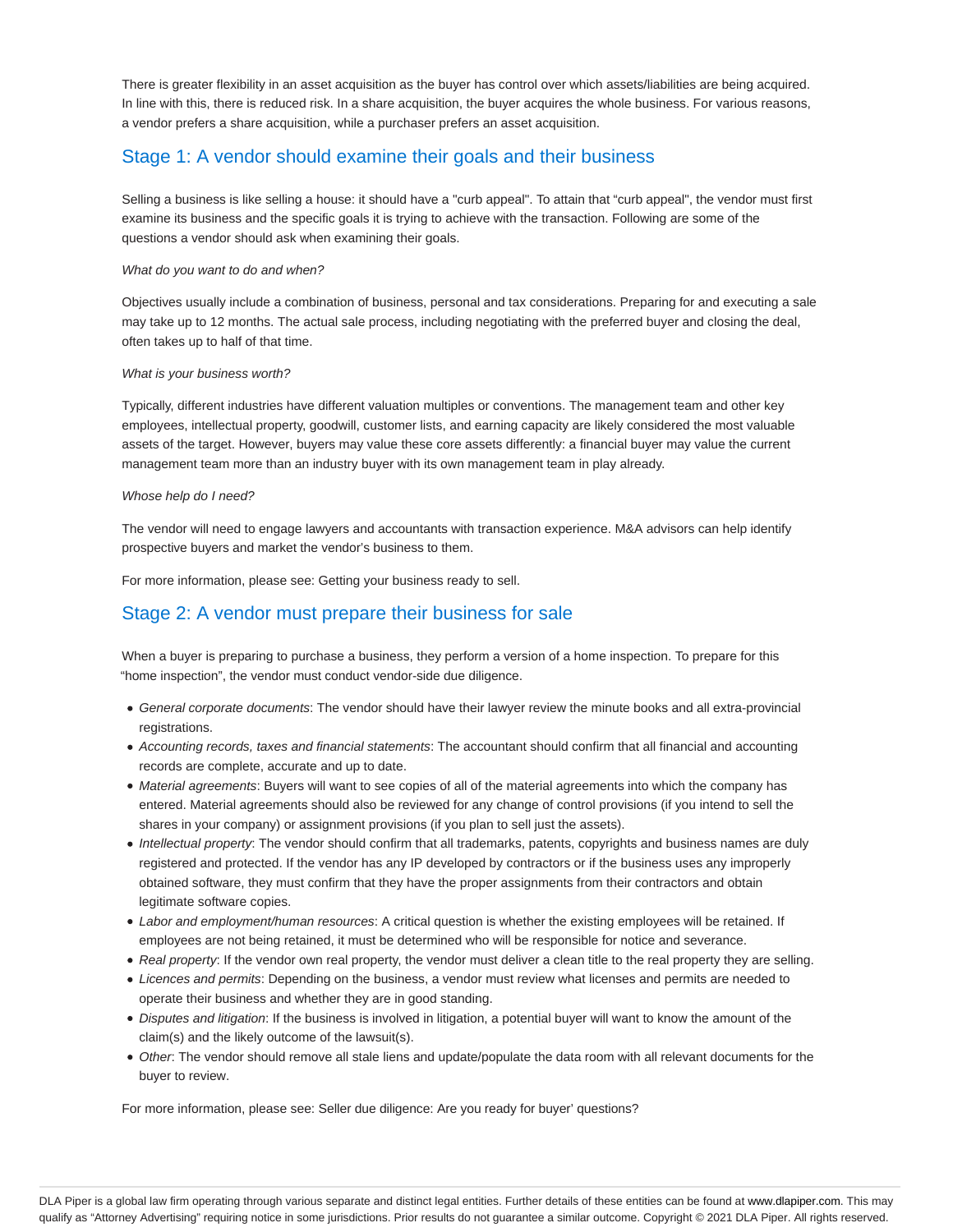## Stage 3: Drafting a non-disclosure agreement

Once a vendor has found a potential buyer, it will need to share valuable secrets with the buyer or investors. In light of this, all parties should sign an effective non-disclosure agreement ("NDA").

Ensure key confidential information is covered

The first step is determining what information is confidential and the degree to which a party should attempt to protect it under an NDA.

#### Specify proper use

An NDA has two significant features: (1) a specific description of the purposes for which confidential information may be used, and (2) a blanket prohibition on using it for anything other than the prescribed purpose.

#### Stipulate protective measures

Parties should consider the level of care taken to avoid disclosing confidential information.

#### Don't treat all information as confidential

The parties will need to carve out or exempt certain categories of possible confidential information.

#### Don't ignore third parties

Often, there is a reasonable need to disclose information to employees or professional advisors, but this should be considered on a case-by-case basis.

#### NDA's don't last forever

Typically, confidentiality provisions in commercial transactions survive for approximately two years.

For more information, please see: Confidentiality and non-disclosure agreements.

## Stage 4: Drafting a letter of intent

Letters of intent ("LOIs") outline the key parameters of a transaction so the parties can be on the same page before spending the time and money to negotiate final legal agreements. LOIs are typically non-binding other than a few binding provisions.

- Focus on valuation and payment: The most important aspects of any business transaction are what is being transacted, how much it is worth, and how it is being paid and whether there are any adjustments.
- Clearly state the key conditions to closing: LOIs should set out any conditions required to be met before the execution of final agreements.
- Keep things confidential: The LOI should include a binding confidentiality provision to ensure sensitive business information is not made public.
- Set a timetable: Using an LOI to set out the proposed timetable will help keep the due diligence and legal negotiations moving swiftly.
- Consider the length of the exclusivity provision: Purchasers will often seek the assurances of exclusivity when negotiating with a vendor.

For more information, please see: Letters of Intent for buying/selling a business.

## Stage 5: Conducting due diligence from a buyer's perspective

It is equally essential for a buyer to conduct a due diligence review of the target business (typically after an LOI is signed). In an extreme case, diligence findings may cause the purchaser to abandon the transaction. However, more typically, diligence findings will help guide the negotiation of contractual provisions (such as representations and warranties, indemnity provisions, conditions to closing, etc.) in the underlying definitive agreement.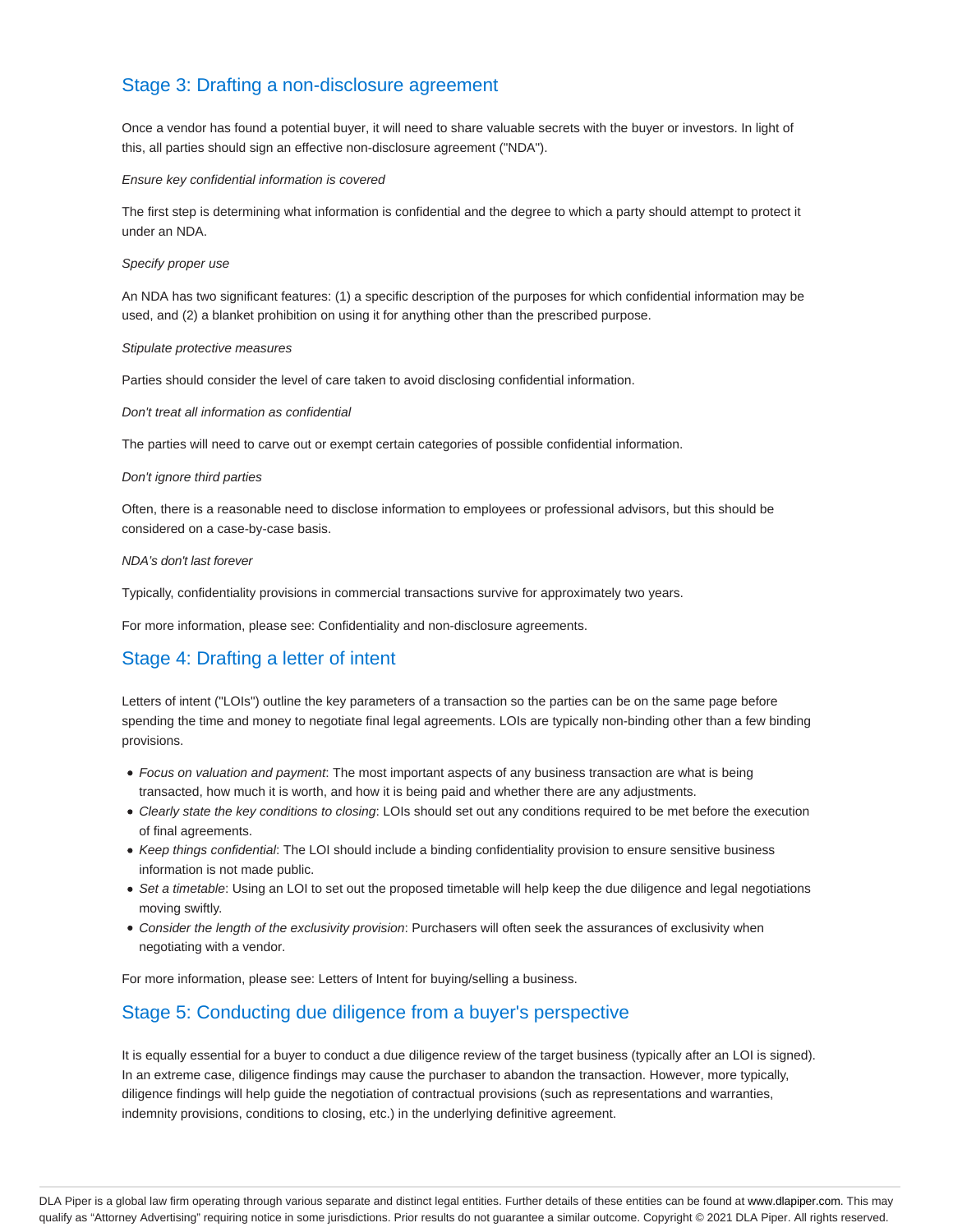The key objectives of due diligence in private M&A transactions include:

- Confirming that the vendor has good title to the business (i.e., shares) or assets being acquired;
- Locating potential liabilities or risks associated with the business or assets being acquired;
- Locating any impediments to the transaction, such as third-party consents, problematic provisions in material contracts, a required shareholder class vote, or prohibitions on transfer; and
- Confirming the transaction structure and determining what legal documents are required to complete the deal properly.

The following is a non-exhaustive list of information the buyer should examine during their due diligence review:

#### Minute books

The buyer's legal team should review the minute books of the target, ensuring that they:

- are organized and complete;
- properly reflect the capitalization and share ownership of the target; and
- include extra-provincial registrations in each jurisdiction in which the target operates.

The minute books should ensure that all material agreements and actions taken by the target were duly authorized and approved by directors' or shareholders' resolutions, as applicable.

#### Public record and registry searches

The buyer should conduct public records and registry searches. Specifically, the buyer should conduct searches regarding: status and standing, business names, bankruptcy, section 427 of the Bank Act, real estate, personal property securities, taxes, IP, and litigation. These searches will assist in confirming whether the vendor has the capacity to sell the target business or assets and ensure no encumbrances are on title. Most of these searches should be completed in the province or municipality where the target business or shares are located. However, if the assets are located in more than one province or territory, such public searches should be conducted in each additional jurisdiction.

#### Contracts and regulatory approvals

Several contractual provisions can significantly impact a transaction. This includes any change of control, assignment provisions and termination provisions. Many leases and other contracts contain a change of control clause, which requires a third-party's approval to lease or assign the contract if there is a change in the target corporation's control. If the corporation wants to continue to retain the benefit of the lease or contract, they will often require the landlord's or other third-party's written consent. Moreover, the buyer should be aware of any restrictive covenants, most favoured nation provisions and lingering security interests. Finally, the purchaser should make a note of any expired contracts and whether they can be renewed.

If the business is regulated, the purchaser should confirm that the target business is in compliance with all of its regulatory approvals. Moreover, the purchaser should note if the regulators must approve the transaction.

Depending on the nature of the transaction, some of the due diligence should be conducted by legal specialists. This includes real estate, IP, and environmental matter. Legal counsel should be retained to examine specific tax and regulatory matters and consequences. Outside consultants, such as accountants and insurance specialists are sometimes retained as well.

Look for the next installment of our Life Cycle of a Deal series discussing the key terms in a purchase agreement in the upcoming ninth edition of Growing your Canadian Business.

This article provides only general information about legal issues and developments, and is not intended to provide specific legal advice. Please see our disclaimer for more details.

### AUTHORS



**Ted Maduri**

DLA Piper is a global law firm operating through various separate and distinct legal entities. Further details of these entities can be found at www.dlapiper.com. This may qualify as "Attorney Advertising" requiring notice in some jurisdictions. Prior results do not guarantee a similar outcome. Copyright © 2021 DLA Piper. All rights reserved.